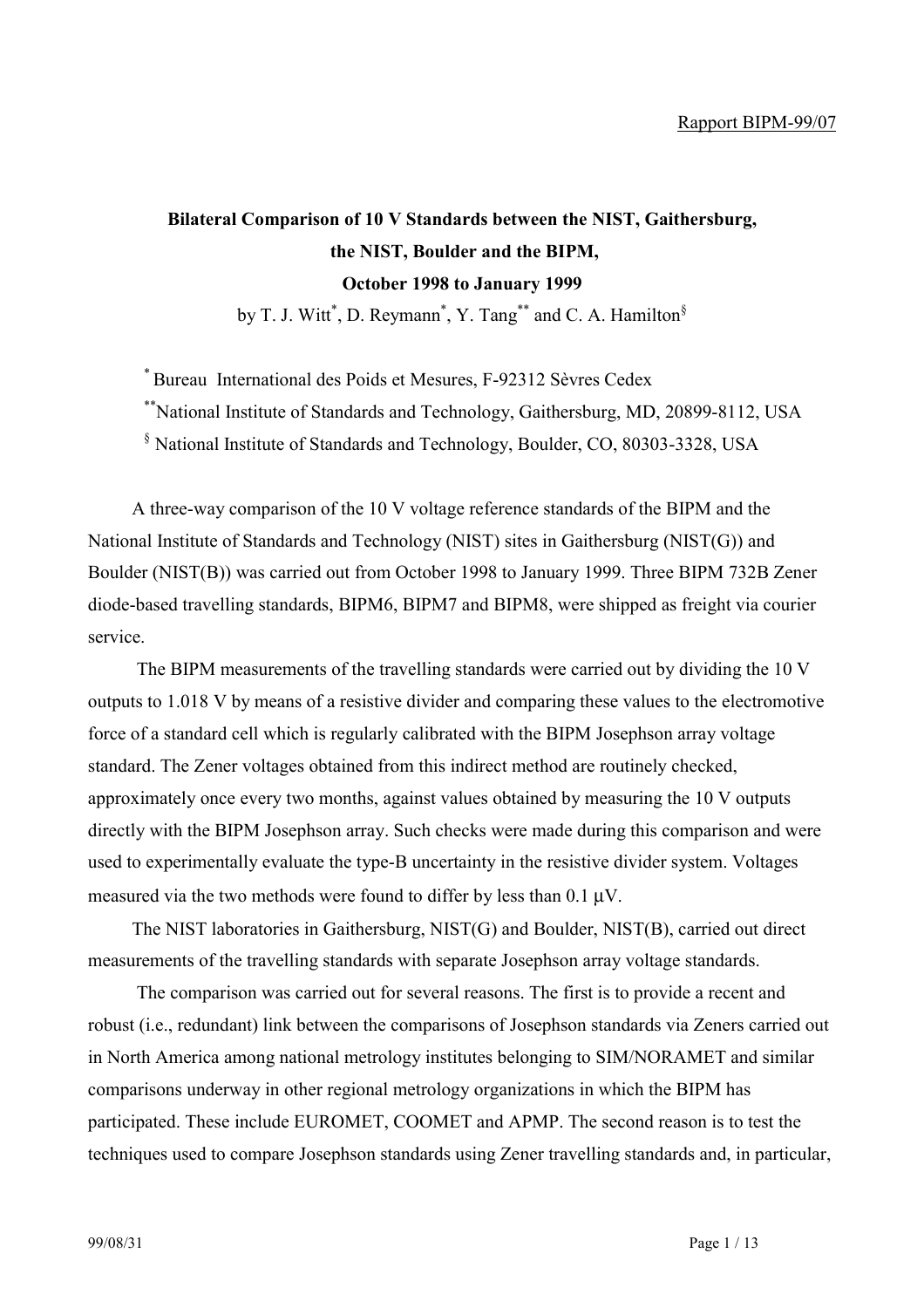the veracity of the corrections of the Zener voltages for temperature and pressure dependence based on the characterization studies made at the BIPM. Results of all measurements were corrected for the dependence of the Zener output voltages on ambient temperature and pressure. Because of the low ambient pressure in Boulder, this comparison provided a particularly good test of the pressure corrections. A third reason is to evaluate the stability of the travelling standards when shipped overseas as freight.

Figures 1, 2, and 3 show the measured values obtained for the three standards by the three laboratories. In order to obtain a high degree of symmetry in the measurement scheme (yielding approximately the same mean date for the measurements from each laboratory) and to check on the reproducibility of the travelling standards two times instead of just once, the standards were measured at NIST(G) twice, before and after shipment to NIST(B). A close examination of the voltages as a function of time reveals that the drift rates of the three Zener voltages decreased slightly at a time near the central date of the comparison. This led us to consider several models to describe the variations of the Zener voltages with time. These were (1) no drift; (2) linear drift over the entire time span of the comparison; (3) quadratic time dependence and (4) two or more linear fits. It was decided to analyze the measurements using a linear least-squares fit to the entire set of voltages measured by each laboratory as a function of time. The reasons for this choice are that model 1 is unrealistic (even without transporting them, the voltages of the travelling standards drift linearly with time) and model 3 and model 4 require making additional assumptions that are tantamount to assuming something about the equality of the Josephson standards. This leaves model 2, which is the one normally assumed by the BIPM for such comparisons.

The three straight lines on the graphs show the predicted values based on each laboratory's results. The results are referenced to the mean date of the NIST(B) measurements, 16 November 1998. This gives a slight negative bias to the BIPM measurement values but the values of the NIST(G) and NIST(B) measurements are essentially unchanged whether we use a least-squares fit or a simple average. Each laboratory's value is calculated for the reference date from the linear least-squares fits to all of its measured values.

Table 1, Table 2 and Table 3 list the results of the 10 V comparison. Table 1 lists the values and the component uncertainty contributions for the comparison NIST(G)/BIPM. Experience has shown that flicker or 1/*f* noise dominates the stability characteristics of Zener-diode standards and it is not appropriate to use the standard deviation of the mean to characterize the dispersion of measured values. For the present standards, the flicker floor voltage was measured separately and found to be between about 0.1 µV and 0.15 µV.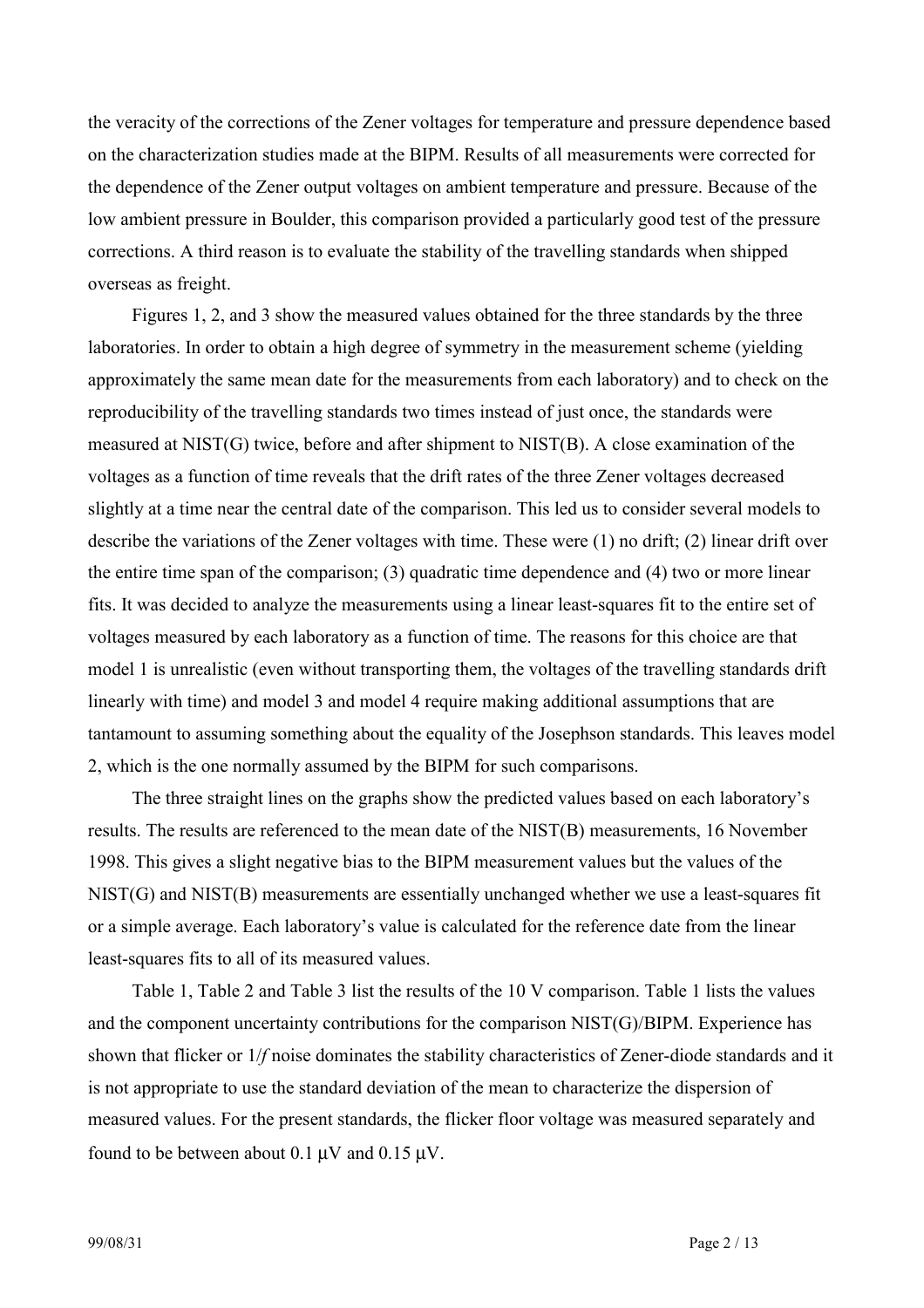In estimating the uncertainty, we have calculated the *a priori* uncertainty based on all known sources except that associated with the stability of the standards when transported. We compare this with the *a posteriori* uncertainty estimated by the standard deviation of the mean of the results from the three travelling standards. With only three travelling standards, the uncertainty of the standard deviation of the mean is comparable to the value of the standard deviation of the mean itself. If the *a posteriori* uncertainty is significantly different from the *a priori* uncertainty, we assume that a standard has changed in an unusual way and so we use the larger of these two estimates in calculating the final uncertainty.

Remarks on the Items in Table 1, Table 2 and Table 3

Items 1, 2, 3 and 4 are the NIST(G) values, the type-A, type-B and the combined standard uncertainties, respectively, for each Zener, expressed in µV. Item 2 is estimated by noting that the stability of the Zeners can be described by flicker noise (1/*f* noise) with a floor value of about 1 to 2 parts in  $10^8$ . This means that successive measured values are correlated and that the standard deviation of the mean is greater than the standard deviation divided by the square root of the number of measurements. As estimates of the standard deviation of the mean, taking correlations into account, we take  $0.1 \mu V$  for BIPM6,  $0.1 \mu V$  for BIPM7 and  $0.15 \mu V$  for BIPM8 for all laboratories.

 Table 4 summarizes the estimated type-B standard uncertainty for the BIPM measurements using the resistive divider. These estimates are deduced by comparing values obtained for Zener calibrations by the resistive divider method with those obtained by direct measurements with a BIPM 10 V array. Table 5 lists the type-B uncertainties of NIST(G) and NIST(B).

Items 5, 6, 7 and 8 of Table 1 are the BIPM values, the type-A, type-B and the combined standard uncertainties, respectively, for each Zener.

Uncertainties for the voltage corrections are estimated from the uncertainties in the BIPM measurements of the temperature and pressure coefficients. In each case the voltage correction uncertainty is split into two parts, one associated with fluctuations of the pressure (or temperature) about the local mean value and the other associated with the difference between the local mean pressures (or temperatures) of each pair of laboratories. The first part is assumed to be included in the type-A uncertainty. The second part is listed separately in Item 9, not as a contribution associated with one laboratory but as one associated with each pair of laboratories. For example, consider the correction to the measured voltage for the pressure,  $U_{cr} = \gamma(p - p_0)$  where  $\gamma$  is the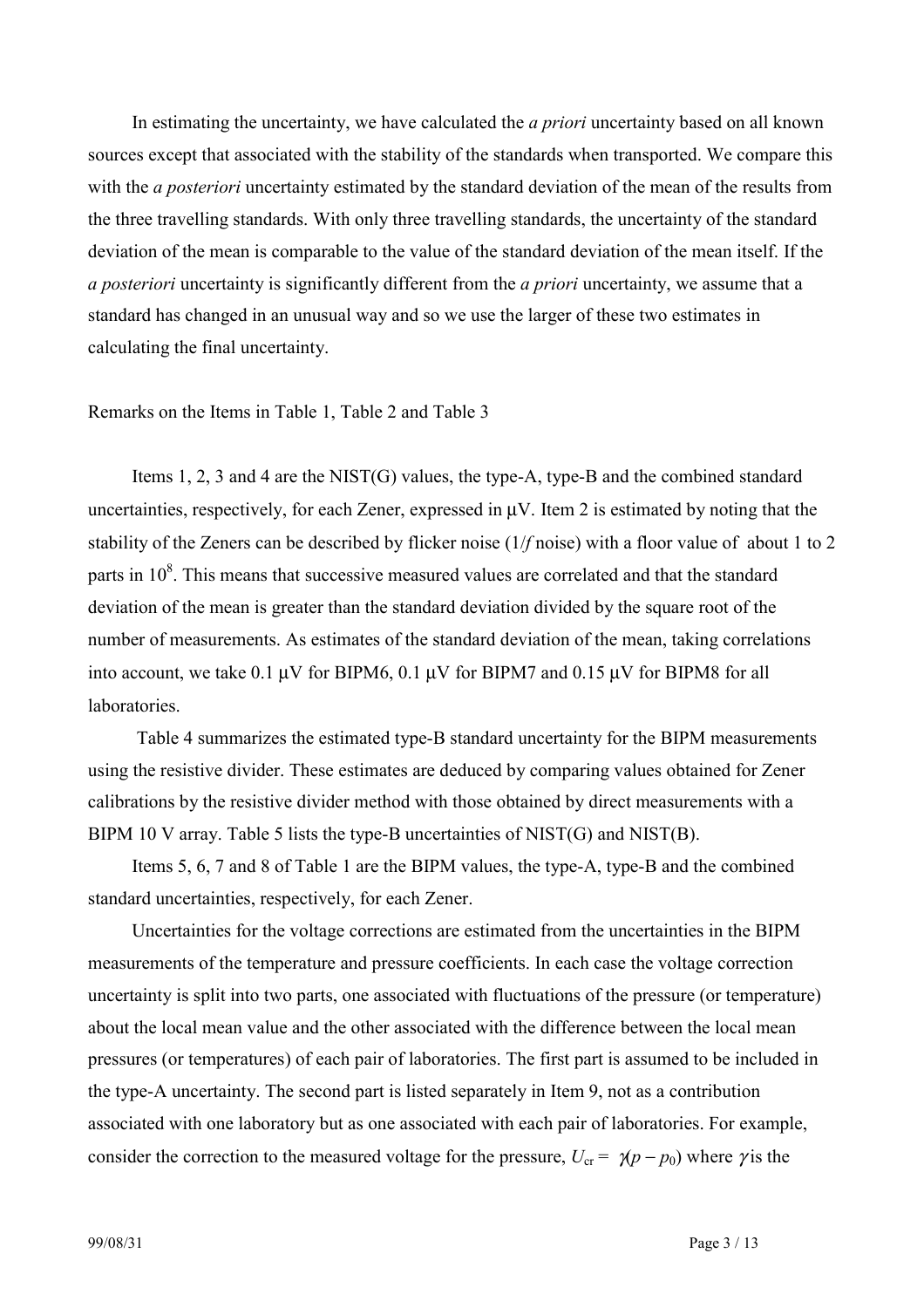pressure coefficient,  $p$  is the pressure and  $p_0$  is the reference pressure, 1013.25 hPa. The final result of the comparison is the difference between the corrected voltages deduced by each laboratory, namely

$$
U_{L}(p_{0}) - U_{B}(p_{0}) = U_{L}(p) + \gamma(p_{L} - p_{0}) - [U_{B}(p) + \gamma(p_{B} - p_{0})]
$$
  
=  $U_{L}(p) - U_{B}(p) + \gamma(p_{L} - p_{B})$ 

where subscripts L and B refer to the participating laboratory and the BIPM, respectively. The variance,  $S_{cr}^2$  of the correction term  $\chi p_L - p_B$ ), contains six independent terms including the covariances. Since *γ* was determined by the BIPM,  $p_L$  and *γ* are uncorrelated. We can assume that the pressure measurements in the two laboratories are also uncorrelated. Different pressure gauges (each regularly calibrated and accurate to better than 10 Pa) were used by the BIPM to measure  $\gamma$ and  $p<sub>B</sub>$  so their covariance is negligible. This leaves

$$
S_{\rm cr}^{2} = \gamma^{2} (S_{\rm L}^{2} + S_{\rm B}^{2}) + S_{\gamma}^{2} (\overline{p}_{\rm L} - \overline{p}_{\rm B})^{2}
$$

where  $S_L^2$  and  $S_B^2$  are the variances of the pressure readings in laboratory L and BIPM with respect to the mean values  $\bar{p}_L$  and  $\bar{p}_B$  and  $S_\gamma$  is the standard deviation of the pressure coefficient. The first two terms,  $\gamma^2 S_L^2$  and  $\gamma^2 S_B^2$  are already included in the type-A uncertainty and are not included in Item 9. The value appearing in Item 9 is the root-sum-square (rss) or square root of the sum of the squares of the temperature and pressure uncertainties related to the differences between the mean temperatures and pressures of each pair of laboratories. Thus the difference between the values of Item 9 in Tables 1, 2 and 3 are principally due to uncertainties in the pressure and temperature coefficients.

Item 10 is the total *a priori* combined *type-A* uncertainty for each Zener. This is the rss of Items 2, 6 and 9.

Item 11 is the comparison result obtained from each Zener and Item 12 is the mean,  $\overline{R}$ , of the comparison results for all  $(n = 3)$  Zeners,  $R_1$ ,  $R_2$  and  $R_3$ . Then, from elementary statistics, if the *R*'s are independent,  $var(\overline{R}) = var[(\sum_{i=1}^{3} R_i)/3] = 3^{-2} \sum_{i=1}^{3} var(R_i)$  or  $\sigma(\overline{R}) = 3^{-1} \left[\sum_{i=1}^{3} var(R_i)\right]^{1/2}$ . This is given in Item 13 and it is the expected or *a priori* type-A uncertainty of the mean (Item 12).

In contrast, Item 14 is the *a posteriori* type-A standard uncertainty of the comparison and is the standard deviation of the mean,  $s_M$  of the results obtained from the three Zeners. With only three travelling standards, the uncertainty of  $s_M$  is comparable to the value  $s_M$  itself. Item 14 should be compared with Item 13, which we would expect to contain the same uncertainty components except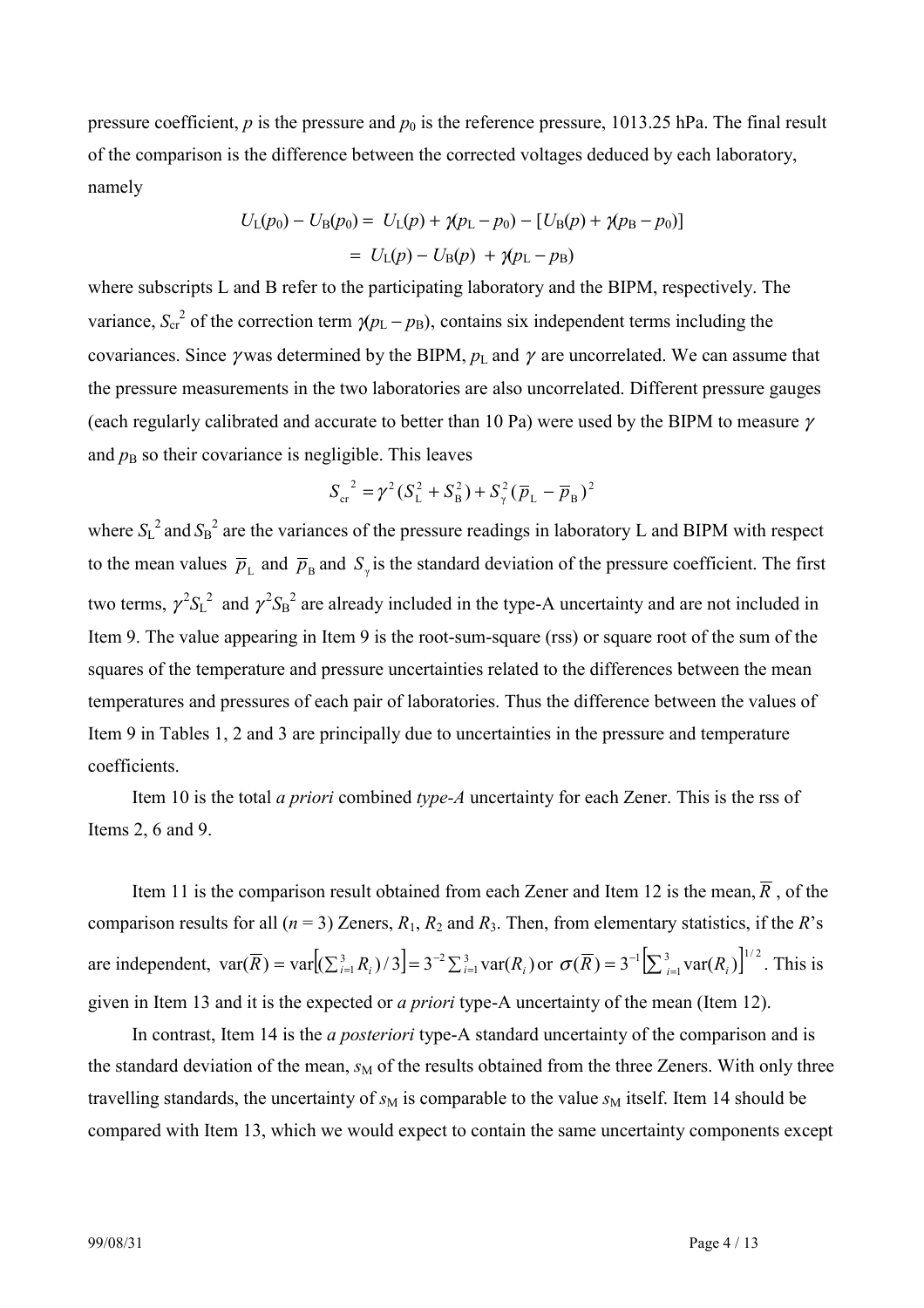for transport effects. In cases where the two are not consistent, we use the *larger* of the two estimates as the type-A uncertainty.

 Item 15 is the total combined uncertainty of the comparison calculated from the rss of Item 3, Item 7, and either Item 13 or Item 14. Table 2 lists the uncertainties in the NIST(B)/BIPM bilateral comparison and Table 3 lists the uncertainties in the NIST(G)/NIST(B) comparison.

The final results of the comparison are presented as the difference between the value assigned to a 10 V standard by each pair of laboratories. The difference between the value assigned to a 10 V standard by the NIST(G), at the NIST, Gaithersburg,  $U_{NIST(G)}$ , and that assigned by the BIPM, at the BIPM,  $U_{\text{BIPM}}$ , for the reference date is

$$
U_{\text{NIST(G)}} - U_{\text{BIPM}} = +0.26 \text{ }\mu\text{V}; u_c = 0.14 \text{ }\mu\text{V} \text{ on } 1998/11/16,
$$

where  $u_c$  is the combined type-A and type-B standard uncertainty from both laboratories. The difference between the value assigned to a 10 V standard by the NIST(B), at the NIST, Boulder,  $U_{NIST(B)}$ , and that assigned by the BIPM, at the BIPM, for the reference date is

$$
U_{\text{NIST(B)}}
$$
 -  $U_{\text{BIPM}}$  = +0.22  $\mu$ V;  $u_c$  = 0.17  $\mu$ V on 1998/11/16,

where  $u_c$  is the combined type-A and type-B standard uncertainty from both laboratories. The difference between the value assigned to a 10 V standard by the NIST(G), at the NIST Gaithersburg, *U*NIST<sub>(G)</sub>, and that assigned by the NIST<sub>(B)</sub>, at the NIST, Boulder, *U*NIST<sub>(B)</sub>, for the reference date is

$$
U_{NIST(G)}
$$
 -  $U_{NIST(B)}$  = +0.04  $\mu$ V;  
 $u_c$  = 0.13  $\mu$ V on 1998/11/16,

where  $u_c$  is the combined type-A and type-B standard uncertainty from both laboratories.

Following are some of the main conclusions of the comparison.

1. The differences among the 10 V calibrations traceable to the three Josephson standards, measured by shipping three 732B Zener standards, lie within 0.26  $\mu$ V or 2.6 parts in 10<sup>8</sup>.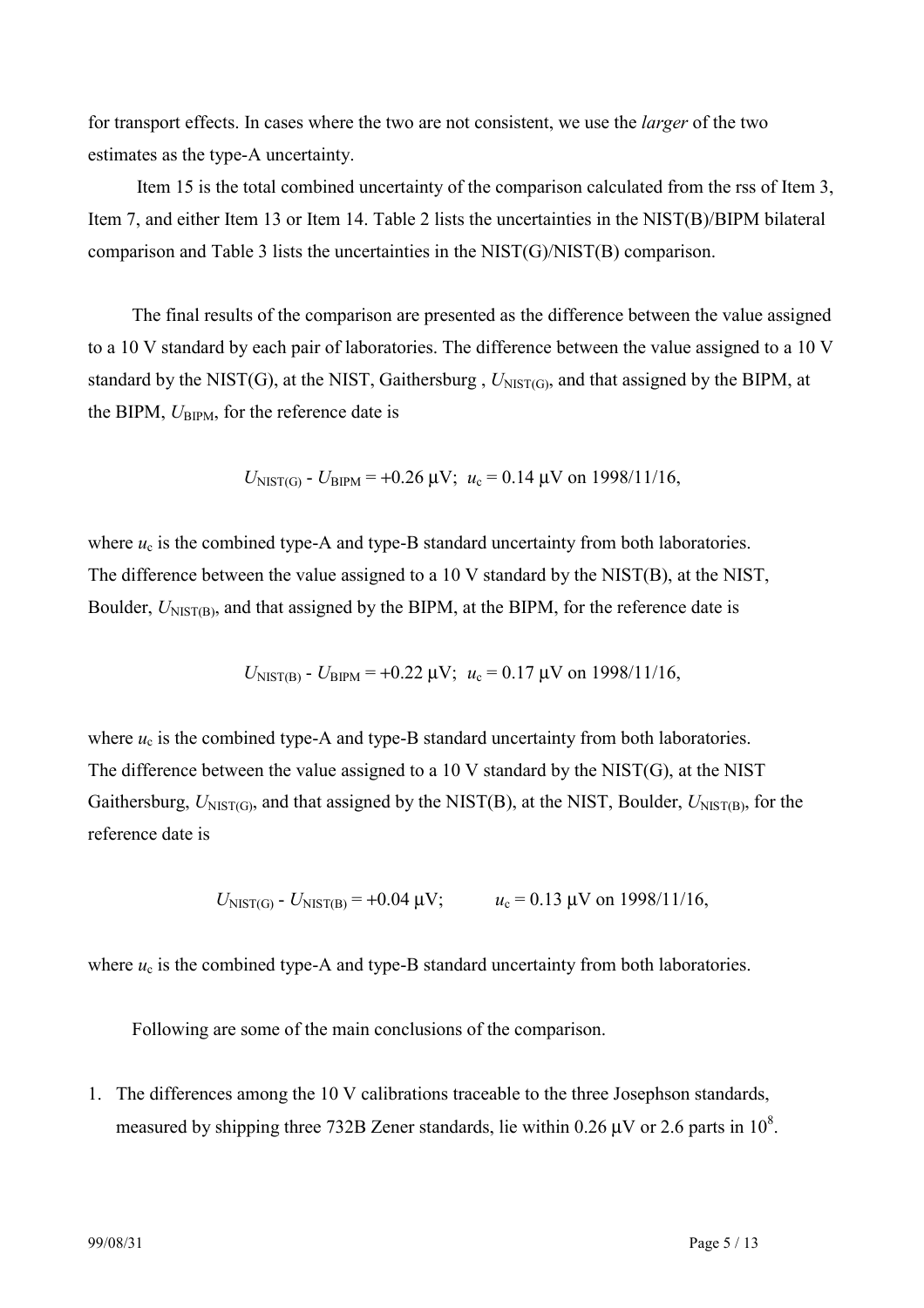- 2. Corrections for the pressure coefficients of the Zener output voltages amounted to as much as 3.9 µV. Such corrections are essential in achieving such good agreement among the measured voltages. Voltage corrections for temperature coefficients were below 0.3 µV and the effect on the final results cannot be clearly determined from this comparison. Uncertainties in these corrections, however, begin to become significant items in the uncertainty budget.
- 3. If we were to assume that the three Josephson standards participating in the comparison provide identical reference standards and the aim of the comparison were to check on the reproducibility of the Zener voltages and the measurement methods, then we could have concluded that international comparisons made by shipping these three Zeners could attain an uncertainty of the order of 2.6 parts in  $10^8$ . It is of some interest to know how well one could compare Josephson standards using some given number, *m*, of Zeners like those used in the present comparison. To estimate this very roughly, we make the assumption that the Josephson standards are identical and that the transfer-related uncertainty *per Zener* is approximately equal to the standard deviation (of a single observation),  $s_0$ , of each bilateral comparison result. From Item 14 of Tables 1, 2, and 3, the values of  $s_0 = \sqrt{3} \times s_M$  are 0.06  $\mu$ V, 0.23  $\mu$ V and 0.18  $\mu$ V, respectively. We note that these Zeners were not chosen by selection from a large group of similar standards.
- 4. On the basis of the assumption made in 3, we can conclude that the drift rates of BIPM6 and BIPM8 changed by statistically significant amounts during the comparison and these changes may have introduced a bias in the final results. One way of diminishing the influence of this effect is to shorten the time span of the comparison.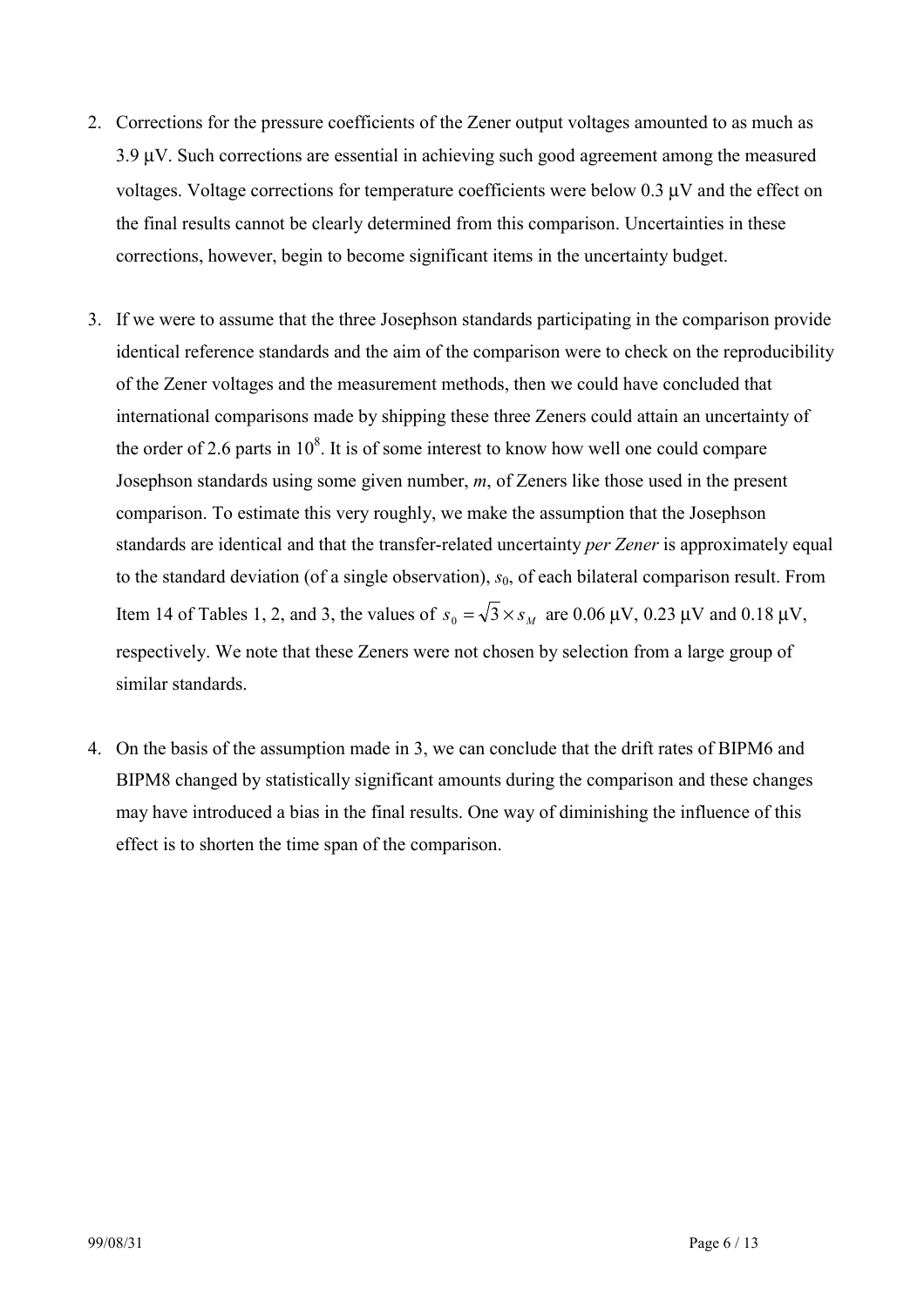

Figure 1. Voltage of BIPM6 vs time with linear least-squares fits to the measurements in each laboratory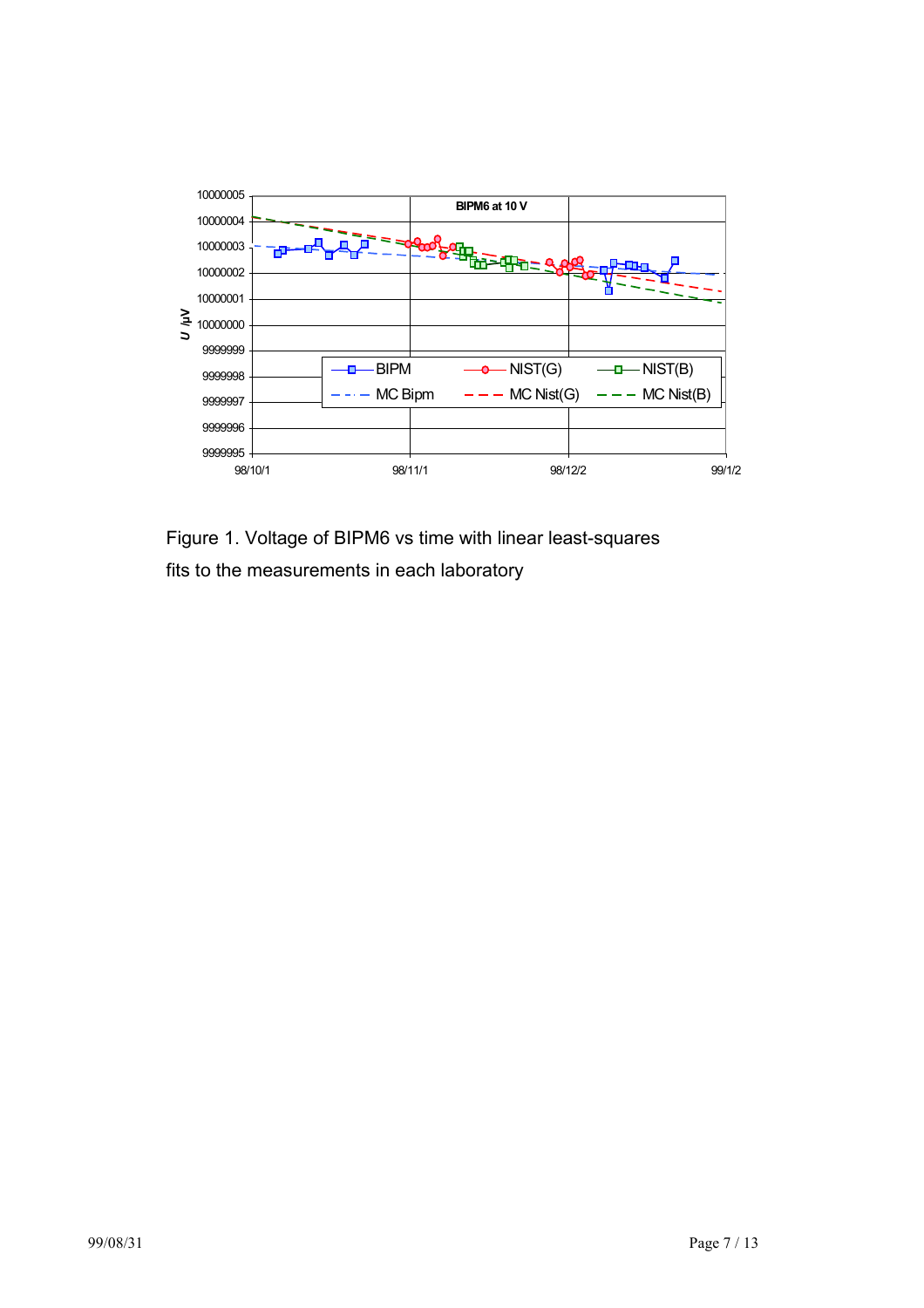

Figure 2. Voltage of BIPM7 vs time with linear least-squares fits to the measurements of each laboratory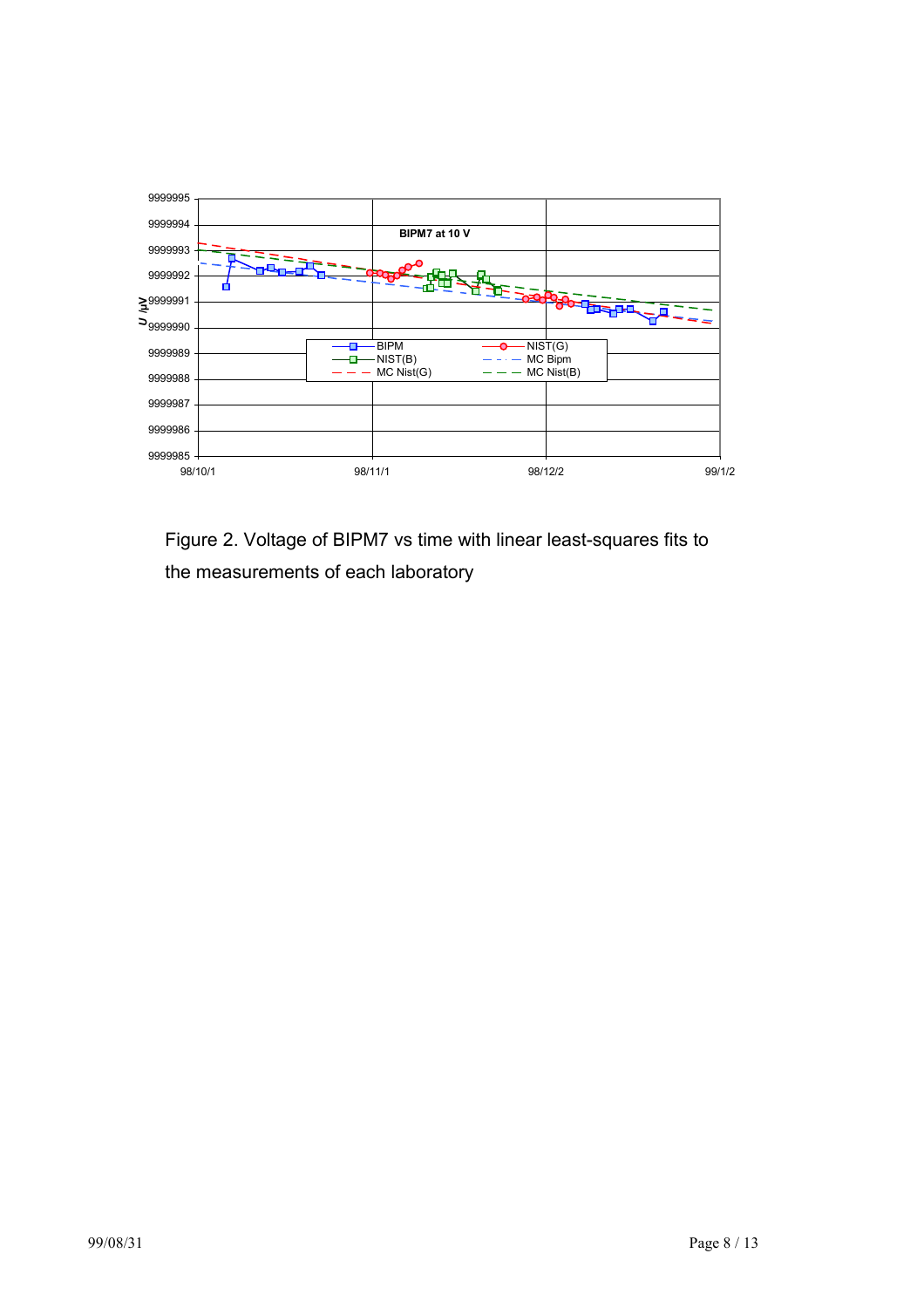

Figure 3. Voltage of BIPM8 vs time with linear least-squares fits to the measurements of each laboratory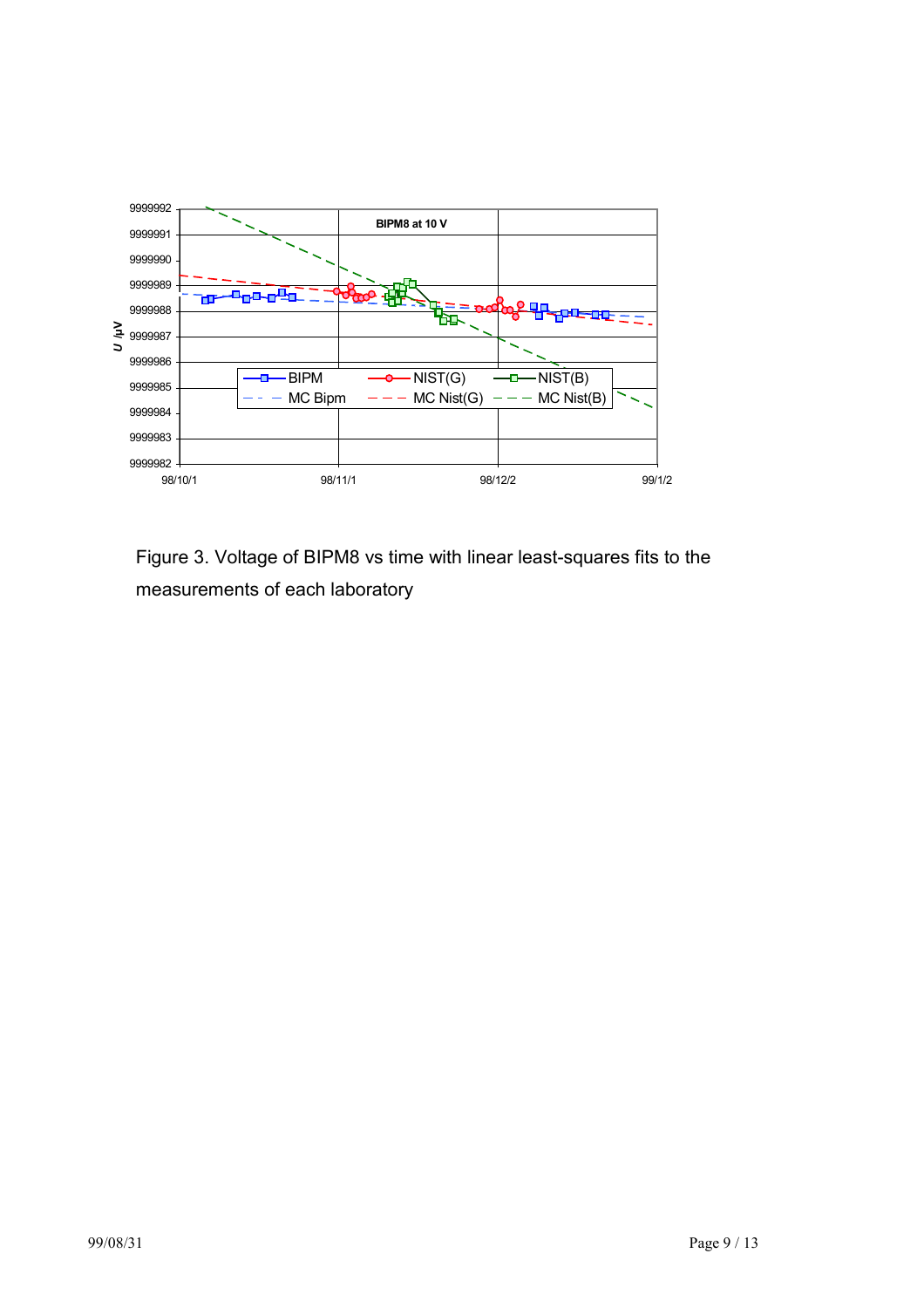Table 1. Results of the NIST(G)/BIPM bilateral comparison of 10 V standards using Zener travelling standards: Mean Date 16 November 1998. Uncertainties are 1-σ estimates.

|      | Units are $\mu$ V                                 |                   |            |                   |                                        |
|------|---------------------------------------------------|-------------------|------------|-------------------|----------------------------------------|
| Item |                                                   | BIPM <sub>6</sub> | BIPM7      | BIPM <sub>8</sub> |                                        |
| 1    | $NIST(G)$ value, $U_{NIST(G)}$                    | 10000002.73       | 9999991.70 | 9999988.44        |                                        |
| 2    | $NIST(G)$ unc $(A)$                               | 0.10              | 0.10       | 0.15              | r                                      |
| 3    | $NIST(G)$ unc $(B)$                               | 0.007             | 0.007      | 0.007             | s                                      |
| 4    | NIST(G) unc (total)                               | 0.10              | 0.10       | 0.15              |                                        |
| 5    | BIPM value, $U_{\text{BI}}$                       | 10000002.50       | 9999991.37 | 9999988.22        |                                        |
| 6    | BIPM unc (A)                                      | 0.10              | 0.10       | 0.15              | t                                      |
| 7    | BIPM unc (B)                                      | 0.10              | 0.10       | 0.10              | u                                      |
| 8    | BIPM unc (tot)                                    | 0.14              | 0.14       | 0.18              |                                        |
| 9    | pc & tc unc. due to<br>choice of reference values | 0.01              | 0.01       | 0.01              | ٧                                      |
| 10   | tot rss uncorr for each Zener                     | 0.14              | 0.14       | 0.21              | $w = [r^2 + t^2 + v^2]^{1/2}$          |
| 11   | $U_{NIST(G)} - U_{BIPM}$                          | 0.23              | 0.33       | 0.22              |                                        |
| 12   | mean $U_{NIST(G)}$ - $U_{BIPM}$                   | 0.26              |            |                   |                                        |
| 13   | Expected unc of transfer                          | 0.10              |            |                   | $v = [w_6^2 + w_7^2 + w_8^2]^{1/2}$ /3 |
| 14   | $s_M$ of difference for 3 Zeners                  | 0.04              |            |                   |                                        |
| 15   | Total unc of comparison                           | 0.14              |            |                   |                                        |
|      | mean date yy/mm/dd                                | 98/11/16          | 98/11/16   | 98/11/16          |                                        |

NIST(G)/BIPM Bilateral voltage comparison using travelling Zener standards BIPM6, BIPM7 and BIPM8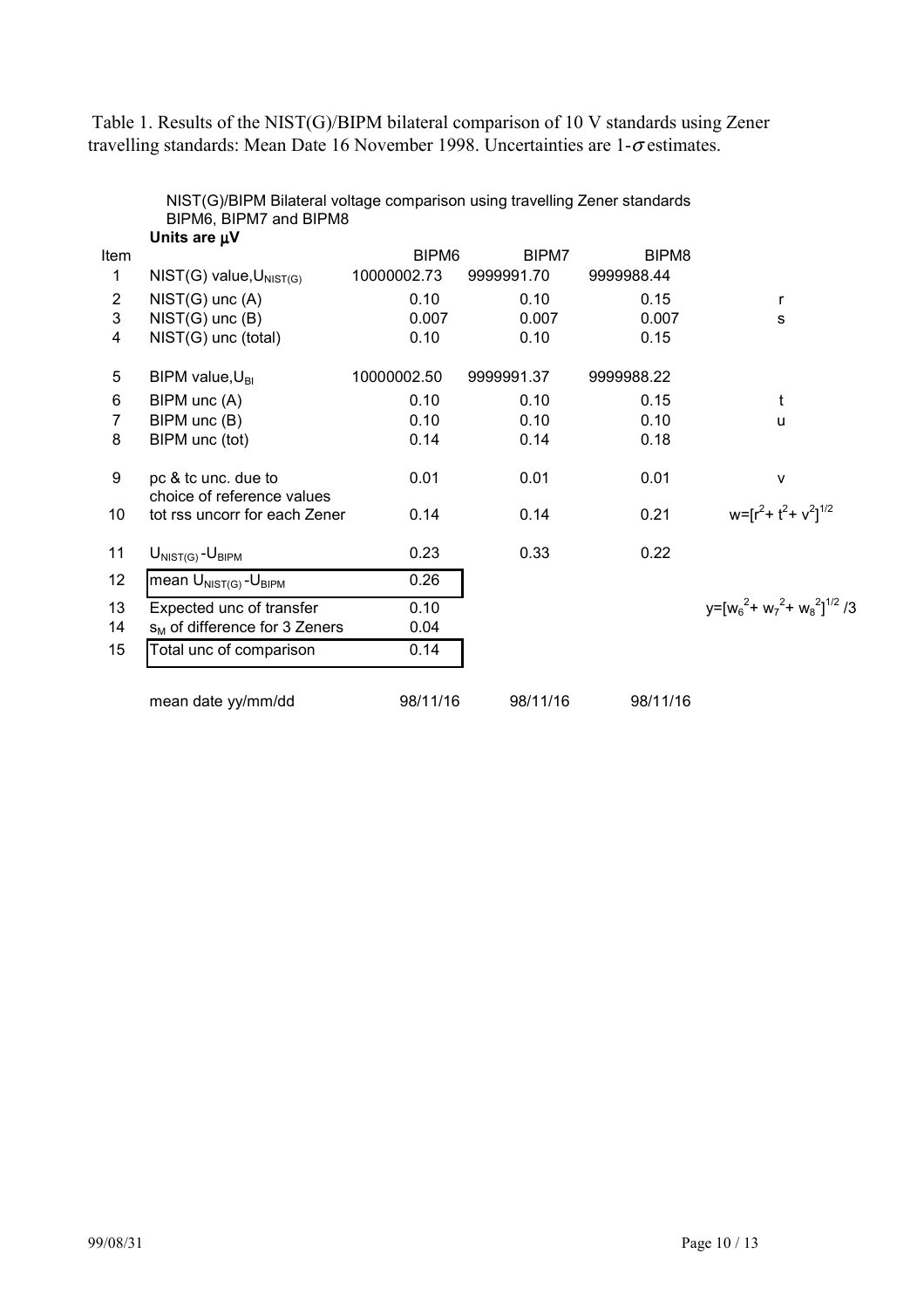Table 2. Results of the NIST(B)/BIPM bilateral comparison of 10 V standards using Zener travelling standards: Mean Date 16 November 1998. Uncertainties are 1-σ estimates.

|                 | NIST(B)/BIPM Bilateral voltage comparison using travelling Zener standards<br>BIPM6, BIPM7 and BIPM8<br>Units are µV |                   |            |                   |                                 |
|-----------------|----------------------------------------------------------------------------------------------------------------------|-------------------|------------|-------------------|---------------------------------|
|                 |                                                                                                                      | BIPM <sub>6</sub> | BIPM7      | BIPM <sub>8</sub> |                                 |
| $\mathbf 1$     | $NIST(B)$ value, $U_{NIST(B)}$                                                                                       | 10000002.52       | 9999991.84 | 9999988.38        |                                 |
| 2               | $NIST(B)$ unc $(A)$                                                                                                  | 0.10              | 0.10       | 0.15              | r                               |
| 3               | $NIST(B)$ unc $(B)$                                                                                                  | 0.007             | 0.007      | 0.007             | S                               |
| 4               | NIST(B) unc (total)                                                                                                  | 0.10              | 0.10       | 0.15              |                                 |
| 5               | BIPM value, $U_{\text{BI}}$                                                                                          | 10000002.50       | 9999991.37 | 9999988.22        |                                 |
| 6               | BIPM unc (A)                                                                                                         | 0.10              | 0.10       | 0.15              | t                               |
| $\overline{7}$  | BIPM unc (B)                                                                                                         | 0.10              | 0.10       | 0.10              | u                               |
| 8               | BIPM unc (tot)                                                                                                       | 0.14              | 0.14       | 0.18              |                                 |
| 9               | pc & tc unc. due to<br>choice of reference values                                                                    | 0.17              | 0.12       | 0.13              | V                               |
| 10              | tot rss uncorr for each Zener                                                                                        | 0.22              | 0.18       | 0.25              | $w=[r^2 + t^2 + v^2]^{1/2}$     |
| 11              | $U_{NIST(B)} - U_{BIPM}$                                                                                             | 0.02              | 0.47       | 0.16              |                                 |
| 12 <sub>2</sub> | mean U <sub>NIST(B)</sub> -U <sub>BIPM</sub>                                                                         | 0.22              |            |                   |                                 |
| 13              | Expected unc of transfer                                                                                             | 0.13              |            |                   | $y=[w_6^2+w_7^2+w_8^2]^{1/2}/3$ |
| 14              | $s_M$ of difference for 3 Zeners                                                                                     | 0.13              |            |                   |                                 |
| 15              | Total unc of comparison                                                                                              | 0.17              |            |                   |                                 |
|                 | mean date yy/mm/dd                                                                                                   | 98/11/16          | 98/11/16   | 98/11/16          |                                 |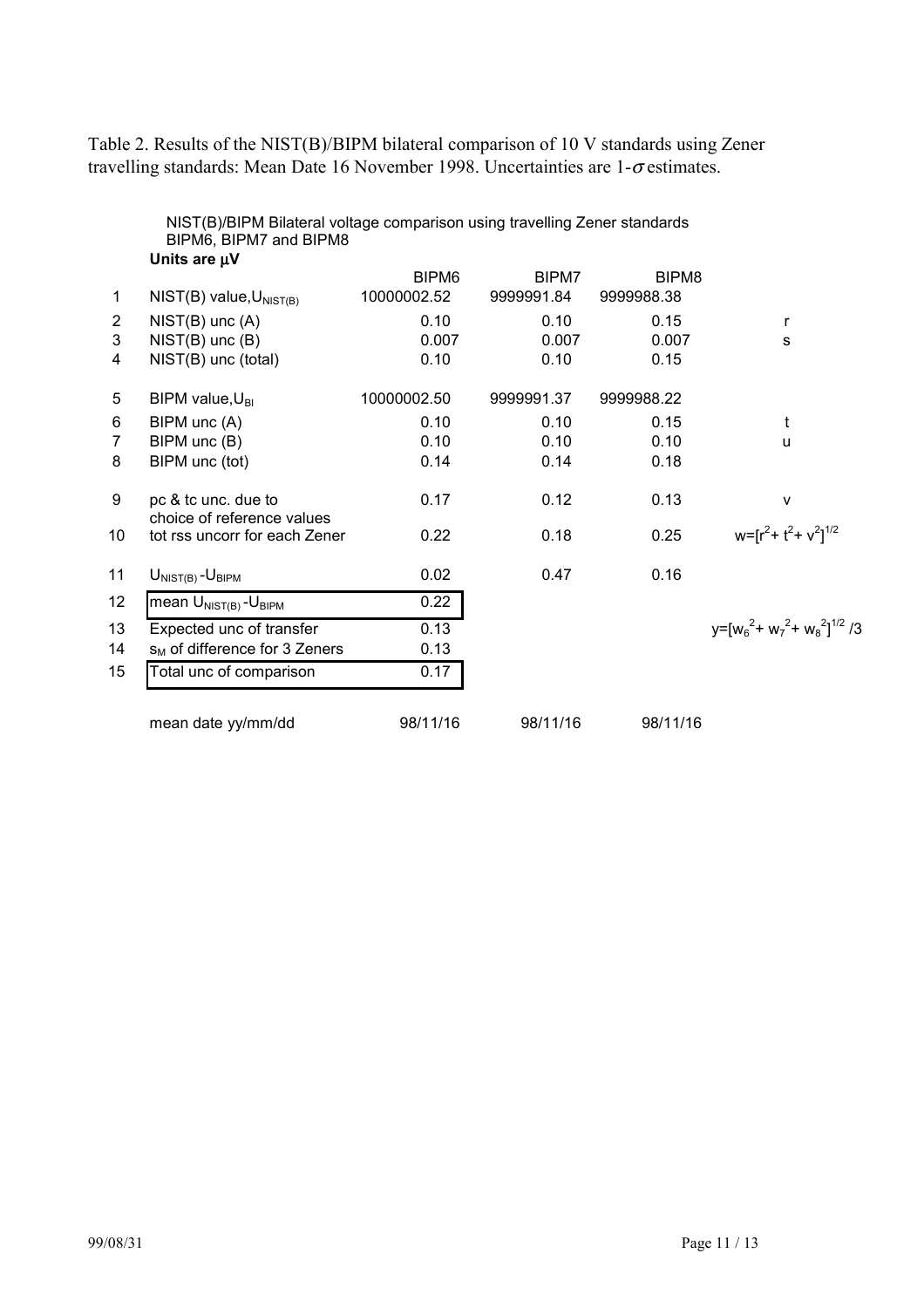Table 3. Results of the NIST(G)/NIST(B) bilateral comparison of 10 V standards using Zener travelling standards: Mean Date 16 November 1998. Uncertainties are 1-σ estimates.

|                | <u>NIST(G)/NIST(D) bilateral võitage comparisõn üsing traveliliig Zener</u><br>standards BIPM6, BIPM7 and BIPM8 |                   |            |                   |                                 |
|----------------|-----------------------------------------------------------------------------------------------------------------|-------------------|------------|-------------------|---------------------------------|
|                | Units are $\mu$ V                                                                                               |                   |            |                   |                                 |
|                |                                                                                                                 | BIPM <sub>6</sub> | BIPM7      | BIPM <sub>8</sub> |                                 |
| 1              | $NIST(G)$ value, $U_{NIST(G)}$                                                                                  | 10000002.73       | 9999991.70 | 9999988.44        |                                 |
| $\overline{2}$ | $NIST(G)$ unc $(A)$                                                                                             | 0.10              | 0.10       | 0.15              | r                               |
| 3              | $NIST(G)$ unc $(B)$                                                                                             | 0.007             | 0.007      | 0.007             | s                               |
| 4              | NIST(G) unc (total)                                                                                             | 0.10              | 0.10       | 0.15              |                                 |
| 5              | $NIST(B)$ value, $U_{NIST(B)}$                                                                                  | 10000002.52       | 9999991.84 | 9999988.38        |                                 |
| 6              | $NIST(B)$ unc $(A)$                                                                                             | 0.10              | 0.10       | 0.15              | t                               |
| 7              | $NIST(B)$ unc $(B)$                                                                                             | 0.007             | 0.007      | 0.007             | u                               |
| 8              | $NIST(B)$ unc (tot)                                                                                             | 0.10              | 0.10       | 0.15              |                                 |
| 9              | pc & tc unc. due to<br>choice of reference values                                                               | 0.16              | 0.11       | 0.13              | $\mathsf{v}$                    |
| 10             | tot rss uncorr for each Zener                                                                                   | 0.22              | 0.18       | 0.25              | $w=[r^2+t^2+v^2]^{1/2}$         |
| 11             | $U_{NIST(G)} - U_{NIST(B)}$                                                                                     | 0.21              | $-0.14$    | 0.06              |                                 |
| 12             | mean $U_{NIST(G)} - U_{NIST(B)}$                                                                                | 0.04              |            |                   |                                 |
| 13             | Expected unc of transfer                                                                                        | 0.12              |            |                   | $y=[w_6^2+w_7^2+w_8^2]^{1/2}/3$ |
| 14             | $s_M$ of difference for 3 Zeners                                                                                | 0.10              |            |                   |                                 |
| 15             | Total unc of comparison                                                                                         | 0.13              |            |                   |                                 |
|                | mean date yy/mm/dd                                                                                              | 98/11/16          | 98/11/16   | 98/11/16          |                                 |

NIST(G)/NIST(B) Bilateral voltage comparison using travelling Zener

Table 4. Estimated type-B standard uncertainties for Zener calibrations with the BIPM resistive divider system. The uncertainty evaluations follow from comparisons of results of Zener calibrations with the divider system with those obtained by direct measurements with a BIPM 10 V array.

|                               | Value/nV |
|-------------------------------|----------|
| Uncertainty in the difference | 50       |
| in calibration results by the |          |
| two methods                   |          |
| Temporal stability of divider | 90       |
| calibration                   |          |
|                               |          |
| Total                         |          |